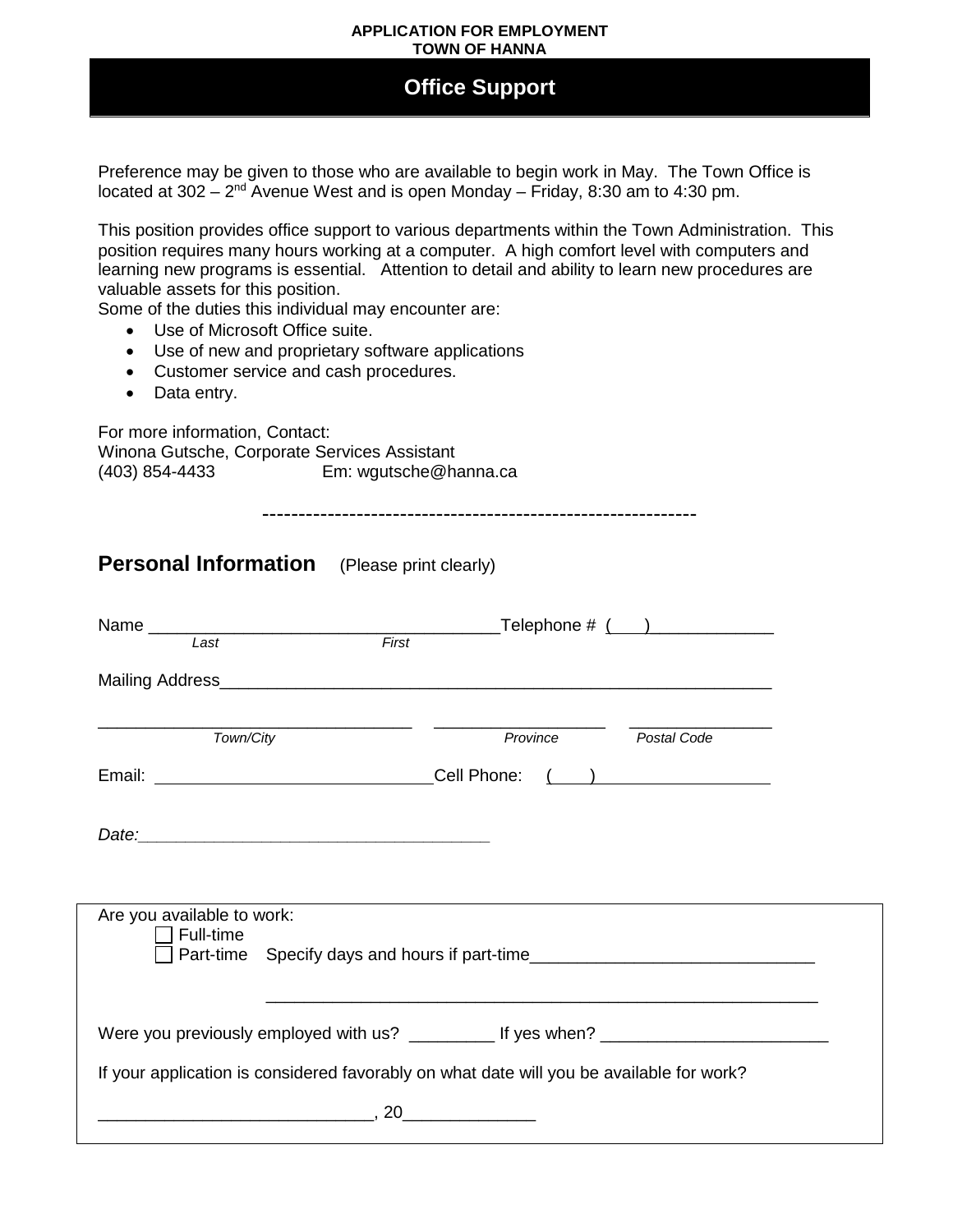| <b>Education</b>      |                       |                                        |                                  |                           |
|-----------------------|-----------------------|----------------------------------------|----------------------------------|---------------------------|
| <b>Type of School</b> | <b>Name of School</b> | Location<br>(complete mailing address) | <b>Years</b><br><b>Completed</b> | <b>Major &amp; Degree</b> |
| <b>High School</b>    |                       |                                        |                                  |                           |
|                       |                       |                                        |                                  |                           |
|                       |                       |                                        |                                  |                           |
|                       |                       |                                        |                                  |                           |
|                       |                       |                                        |                                  |                           |
|                       |                       |                                        |                                  |                           |
| Post Secondary        |                       |                                        |                                  |                           |
|                       |                       |                                        |                                  |                           |
|                       |                       |                                        |                                  |                           |
|                       |                       |                                        |                                  |                           |
|                       |                       |                                        |                                  |                           |
|                       |                       |                                        |                                  |                           |
|                       |                       |                                        |                                  |                           |
|                       |                       |                                        |                                  |                           |
|                       |                       |                                        |                                  |                           |

| <b>Employment</b>                       |                            |                              |  |  |
|-----------------------------------------|----------------------------|------------------------------|--|--|
| Company:                                | <b>Name of Supervisor:</b> | <b>Employed From:</b><br>To: |  |  |
| <b>Address:</b>                         | <b>Duties Performed:</b>   | <b>Reason for Leaving</b>    |  |  |
| Phone No. (<br>$\rightarrow$            |                            |                              |  |  |
|                                         |                            |                              |  |  |
| Company:                                | <b>Name of Supervisor:</b> | <b>Employed From:</b><br>To: |  |  |
| Address:                                | <b>Duties Performed:</b>   | <b>Reason for Leaving</b>    |  |  |
| Phone No. (<br>$\overline{\phantom{a}}$ |                            |                              |  |  |
| Company:                                | <b>Name of Supervisor:</b> | <b>Employed From:</b><br>To: |  |  |
| <b>Address:</b>                         | <b>Duties Performed:</b>   | <b>Reason for Leaving</b>    |  |  |
| Phone No. (                             |                            |                              |  |  |
|                                         |                            |                              |  |  |